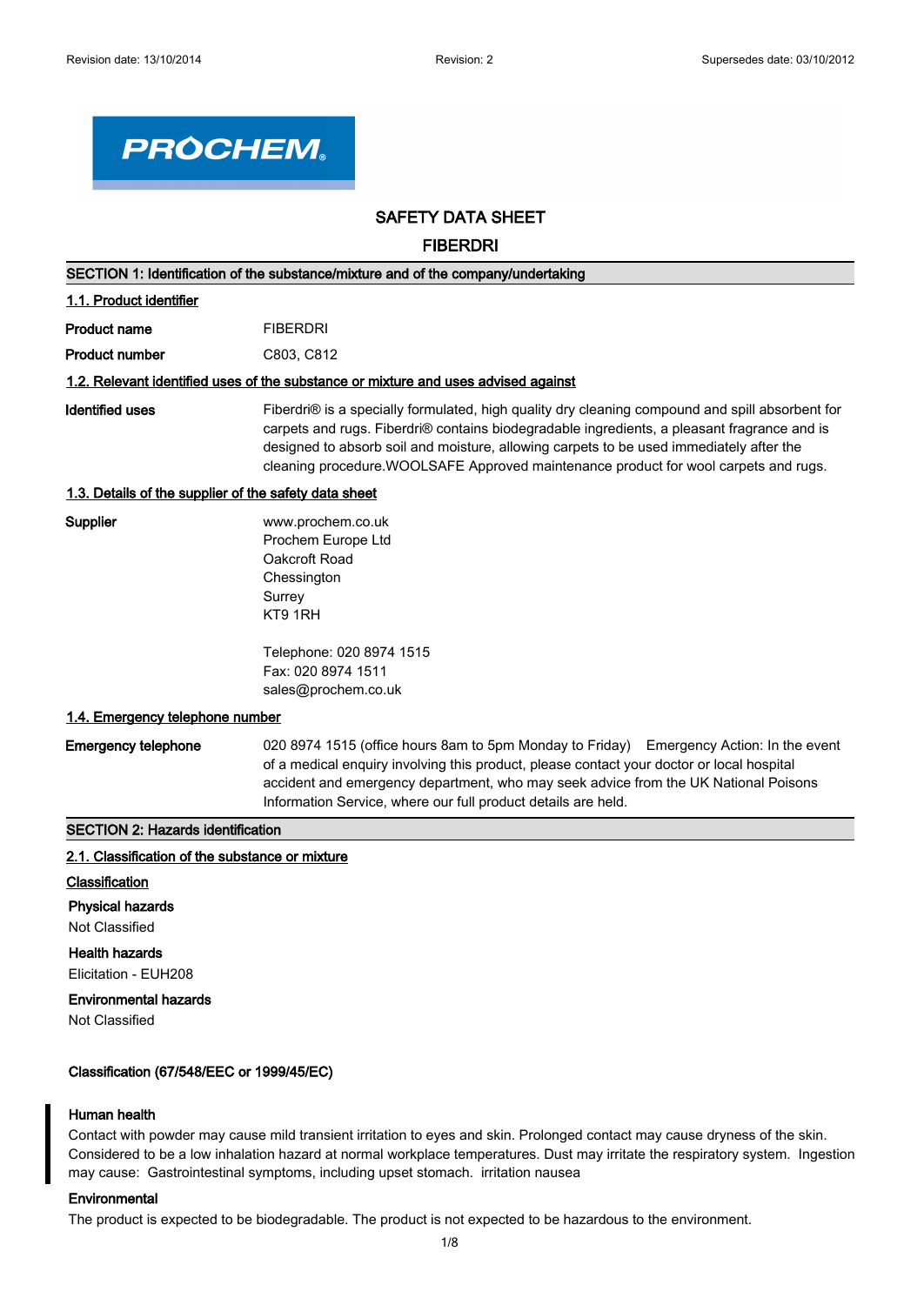#### **2.2. Label elements**

| <b>Hazard statements</b>        |                                                                                                     |
|---------------------------------|-----------------------------------------------------------------------------------------------------|
|                                 | EUH208 Contains 2-OCTYL-2H-ISOTHIAZOL-3-ONE. May produce an allergic reaction.                      |
| <b>Precautionary statements</b> |                                                                                                     |
|                                 | P <sub>102</sub> Keep out of reach of children.                                                     |
|                                 | P262 Do not get in eyes, on skin, or on clothing.                                                   |
|                                 | P280 Wear protective gloves.                                                                        |
|                                 | P305+P351+P338 IF IN EYES: Rinse cautiously with water for several minutes. Remove                  |
|                                 | contact lenses, if present and easy to do. Continue rinsing.                                        |
|                                 | P313 Get medical advice/attention.                                                                  |
| Detergent labelling             | <5% anionic surfactants, <5% non-ionic surfactants, Contains 2-OCTYL-2H-ISOTHIAZOL-3-<br><b>ONE</b> |

# **2.3. Other hazards**

See section 8 for details of exposure limits.

# **SECTION 3: Composition/information on ingredients**

# **3.2. Mixtures**

**Alcohols C10-16 ethoxylated propoxylated <1% CAS number:** 69227-22-1 **EC number:** —

### **Classification Classification (67/548/EEC or 1999/45/EC)**

Acute Tox. 4 - H302 - Eye Dam. 1 - H318

# **2-OCTYL-2H-ISOTHIAZOL-3-ONE <0.05%**

**CAS number:** 26530-20-1 **EC number:** 247-761-7 **M factor (Acute) =** 10 **M factor (Chronic) =** 1

Acute Tox. 3 - H311 Acute Tox. 1 - H330 Skin Corr. 1B - H314 Eye Dam. 1 - H318 Skin Sens. 1 - H317 Aquatic Acute 1 - H400 Aquatic Chronic 1 - H410

The Full Text for all R-Phrases and Hazard Statements are Displayed in Section 16.

# **SECTION 4: First aid measures**

# **4.1. Description of first aid measures**

#### **Inhalation**

Move affected person to fresh air and keep warm and at rest in a position comfortable for breathing. Get medical attention if any discomfort continues.

#### **Ingestion**

Rinse mouth thoroughly with water. Give plenty of water to drink. Never give anything by mouth to an unconscious person. Get medical attention. Do not induce vomiting.

#### **Skin contact**

Wash skin thoroughly with soap and water. Get medical attention if irritation persists after washing.

# **Eye contact**

# **Classification Classification (67/548/EEC or 1999/45/EC)**

Acute Tox. 4 - H302 T;R23/24 C;R34 Xn;R22 R43 N;R50/53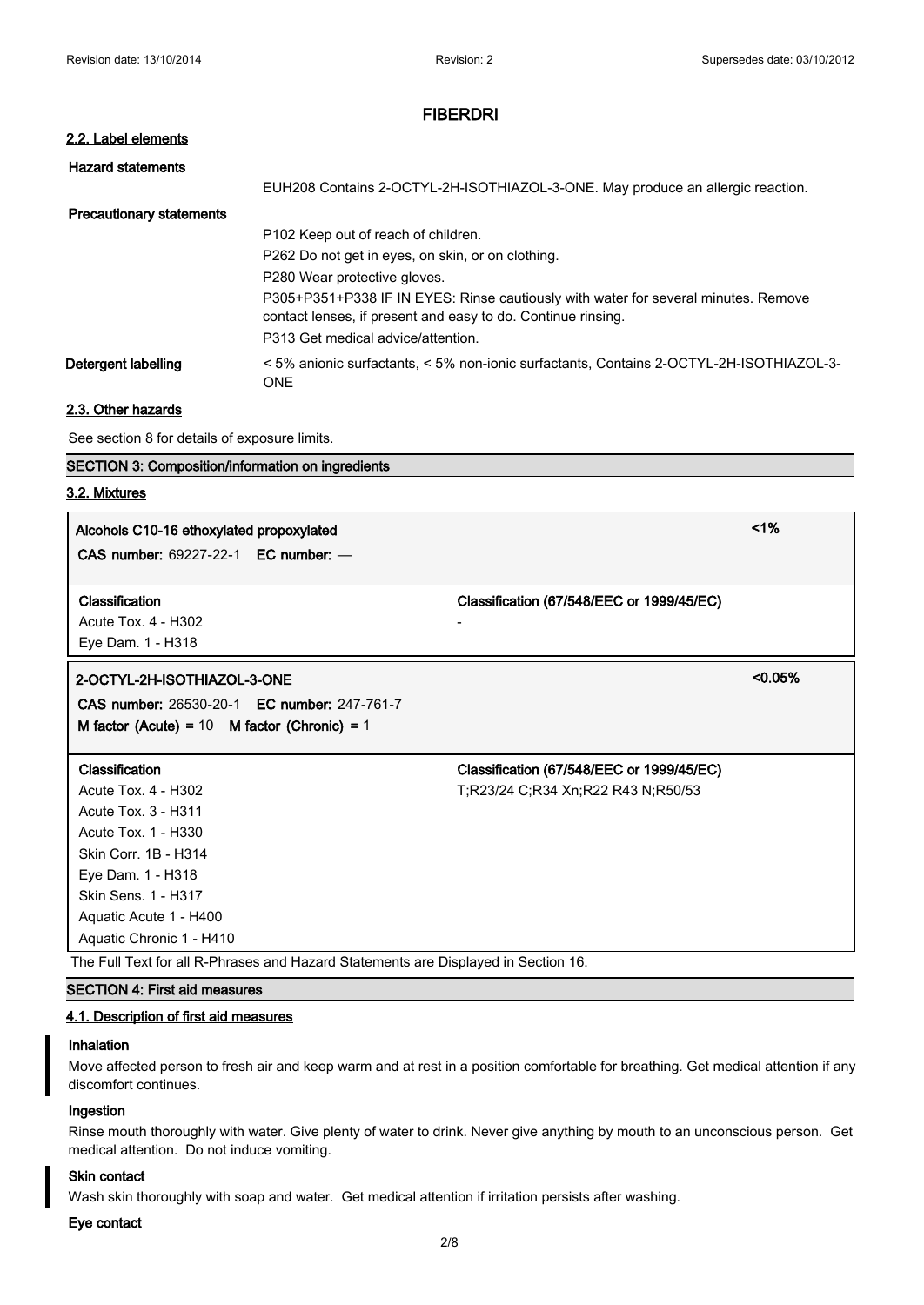Rinse immediately with plenty of water. Get medical attention if any discomfort continues.

#### **4.2. Most important symptoms and effects, both acute and delayed**

#### **Skin contact**

May cause skin sensitisation or allergic reactions in sensitive individuals.

#### **4.3. Indication of any immediate medical attention and special treatment needed**

#### **Notes for the doctor**

Treat symptomatically. If liquid has entered the eyes, proceed as follows. Rinse immediately with plenty of water.

#### **SECTION 5: Firefighting measures**

#### **5.1. Extinguishing media**

#### **Suitable extinguishing media**

Use fire-extinguishing media suitable for the surrounding fire. Water spray, foam, dry powder or carbon dioxide.

#### **5.2. Special hazards arising from the substance or mixture**

#### **Specific hazards**

No unusual fire or explosion hazards noted.

#### **Hazardous combustion products**

Thermal decomposition or combustion products may include the following substances: Oxides of carbon. Oxides of nitrogen. Oxides of sulphur. Hydrogen chloride (HCl).

#### **5.3. Advice for firefighters**

#### **Special protective equipment for firefighters**

Wear positive-pressure self-contained breathing apparatus (SCBA) and appropriate protective clothing.

#### **SECTION 6: Accidental release measures**

#### **6.1. Personal precautions, protective equipment and emergency procedures**

#### **Personal precautions**

Wear protective clothing as described in Section 8 of this safety data sheet.

# **6.2. Environmental precautions**

#### **Environmental precautions**

Avoid discharge into drains or watercourses or onto the ground.

#### **6.3. Methods and material for containment and cleaning up**

## **Methods for cleaning up**

Reuse or recycle products wherever possible. Collect and place in suitable waste disposal containers and seal securely.

# **6.4. Reference to other sections**

#### **Reference to other sections**

For personal protection, see Section 8. For waste disposal, see Section 13.

# **SECTION 7: Handling and storage**

### **7.1. Precautions for safe handling**

#### **Usage precautions**

Provide adequate ventilation. Wear protective clothing as described in Section 8 of this safety data sheet. Wash hands after handling. Wash contaminated clothing before reuse. Do not eat, drink or smoke when using the product.

#### **7.2. Conditions for safe storage, including any incompatibilities**

#### **Storage precautions**

Do not store near heat sources or expose to high temperatures. Store in closed original container at temperatures between 5°C and 30°C. Keep out of the reach of children.

#### **7.3. Specific end use(s)**

#### **Specific end use(s)**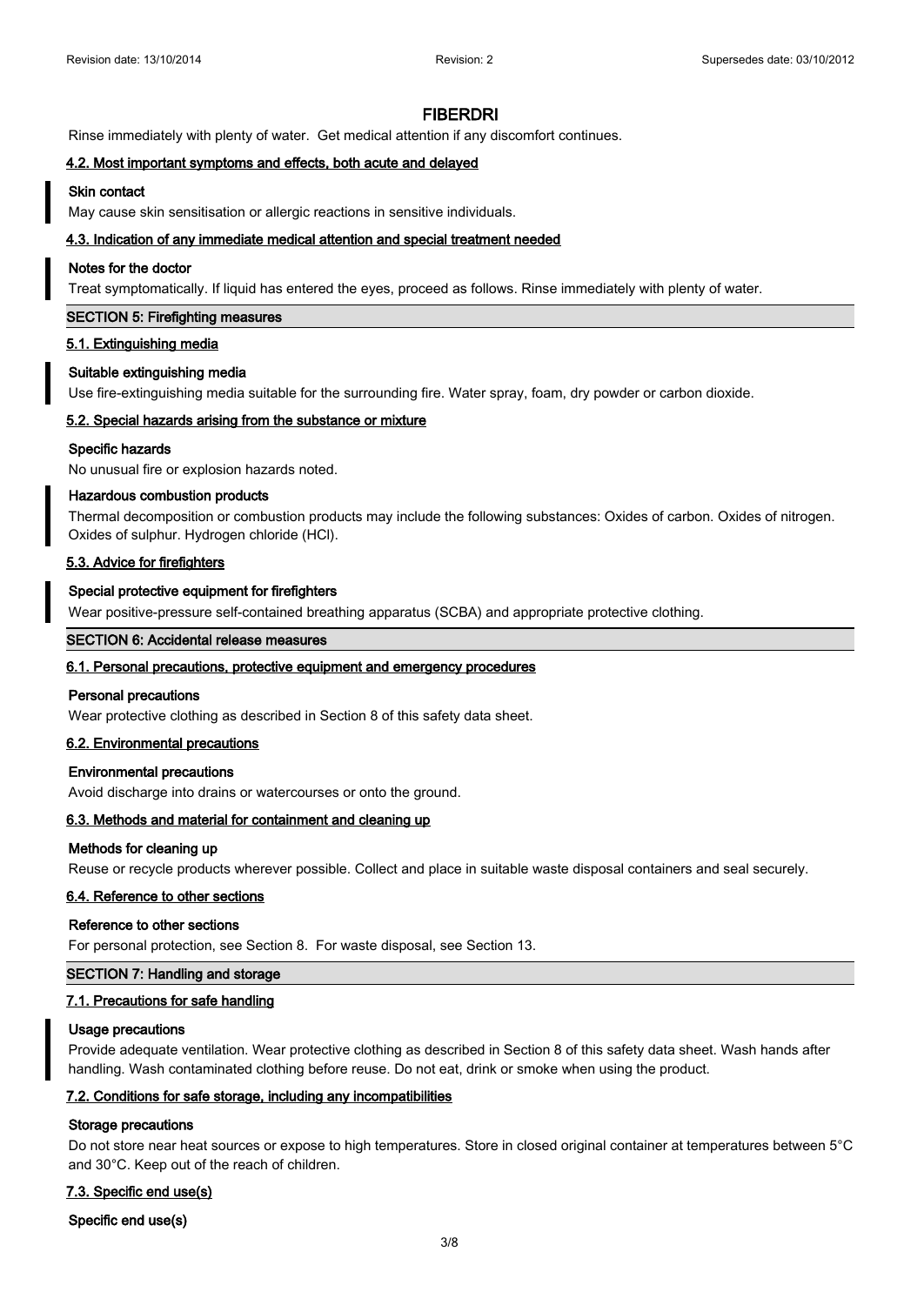The identified uses for this product are detailed in Section 1.2.

# **SECTION 8: Exposure Controls/personal protection**

#### **8.1. Control parameters**

#### **Occupational exposure limits**

Long-term exposure limit (8-hour TWA): NUI 4 mg/m3 (Resp.dust) 10 mg/m3 (Total dust) NUI = Nuisance Dust.

#### **8.2. Exposure controls**

# **Protective equipment**





# **Appropriate engineering controls**

Provide adequate ventilation.

#### **Eye/face protection**

Wear approved safety goggles.

#### **Hand protection**

It is recommended that gloves are made of the following material: Nitrile rubber. Protective gloves should be inspected for wear before use and replaced regularly in accordance with the manufacturers specifications.

#### **Hygiene measures**

Wash hands thoroughly after handling. Wash contaminated clothing before reuse. Do not eat, drink or smoke when using this product.

#### **Respiratory protection**

Respiratory protection must be used if the airborne contamination exceeds the recommended occupational exposure limit. Wear a respirator fitted with the following cartridge: Combination filter, type A2/P2. Disposable filtering half mask respirators should comply with European Standard EN149 or EN405.

# **SECTION 9: Physical and Chemical Properties**

#### **9.1. Information on basic physical and chemical properties**

#### **Appearance**

Solid pulp.

#### **Colour**

Yellowish.

#### **Odour**

Characteristic.

#### **Odour threshold**

Not determined.

**pH**

# 6

**Initial boiling point and range**

Not applicable.

#### **Evaporation rate**

Not applicable.

#### **Upper/lower flammability or explosive limits**

Not applicable.

#### **Vapour pressure**

Not applicable.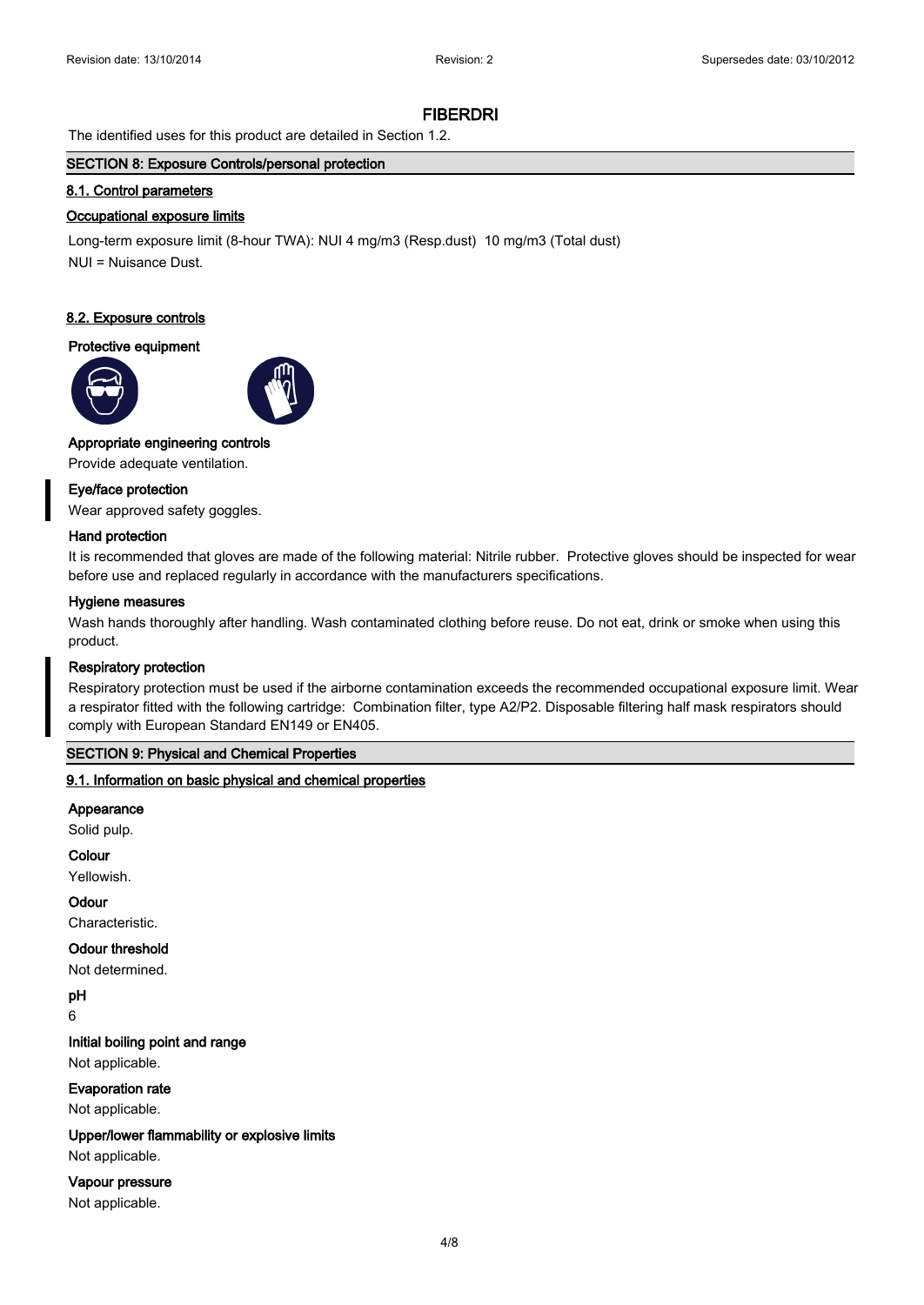# **Vapour density**

Not applicable.

#### **Relative density**

Not determined.

# **Partition coefficient**

Not applicable.

# **Auto-ignition temperature**

Not determined.

**Viscosity** Not applicable.

# **Explosive properties**

Not applicable.

#### **Oxidising properties**

Not applicable.

#### **9.2. Other information**

#### **Other information**

None.

# **SECTION 10: Stability and reactivity**

#### **10.1. Reactivity**

There are no known reactivity hazards associated with this product.

# **10.2. Chemical stability**

### **Stability**

Stable at normal ambient temperatures.

#### **10.3. Possibility of hazardous reactions**

Not determined.

# **10.4. Conditions to avoid**

Store in closed original container at temperatures between 5°C and 30°C. Protect from freezing and direct sunlight.

# **10.5. Incompatible materials**

#### **Materials to avoid**

Strong oxidising agents. Reducing agents. Amines.

#### **10.6. Hazardous decomposition products**

Thermal decomposition or combustion products may include the following substances: Oxides of carbon. Oxides of nitrogen. Oxides of sulphur. Hydrogen chloride (HCl).

# **SECTION 11: Toxicological information**

# **11.1. Information on toxicological effects**

### **Toxicological effects**

Ingestion may cause: Gastrointestinal symptoms, including upset stomach. nausea

#### **Skin corrosion/irritation**

#### **Animal data**

Prolonged contact may cause dryness of the skin. Mild transient irritation.

# **Serious eye damage/irritation**

Contact with powder may produce mild transient irritation if not promptly rinsed.

#### **Skin sensitisation**

Contains 2-octyl-2H-isothiazol-3-one

# **Germ cell mutagenicity**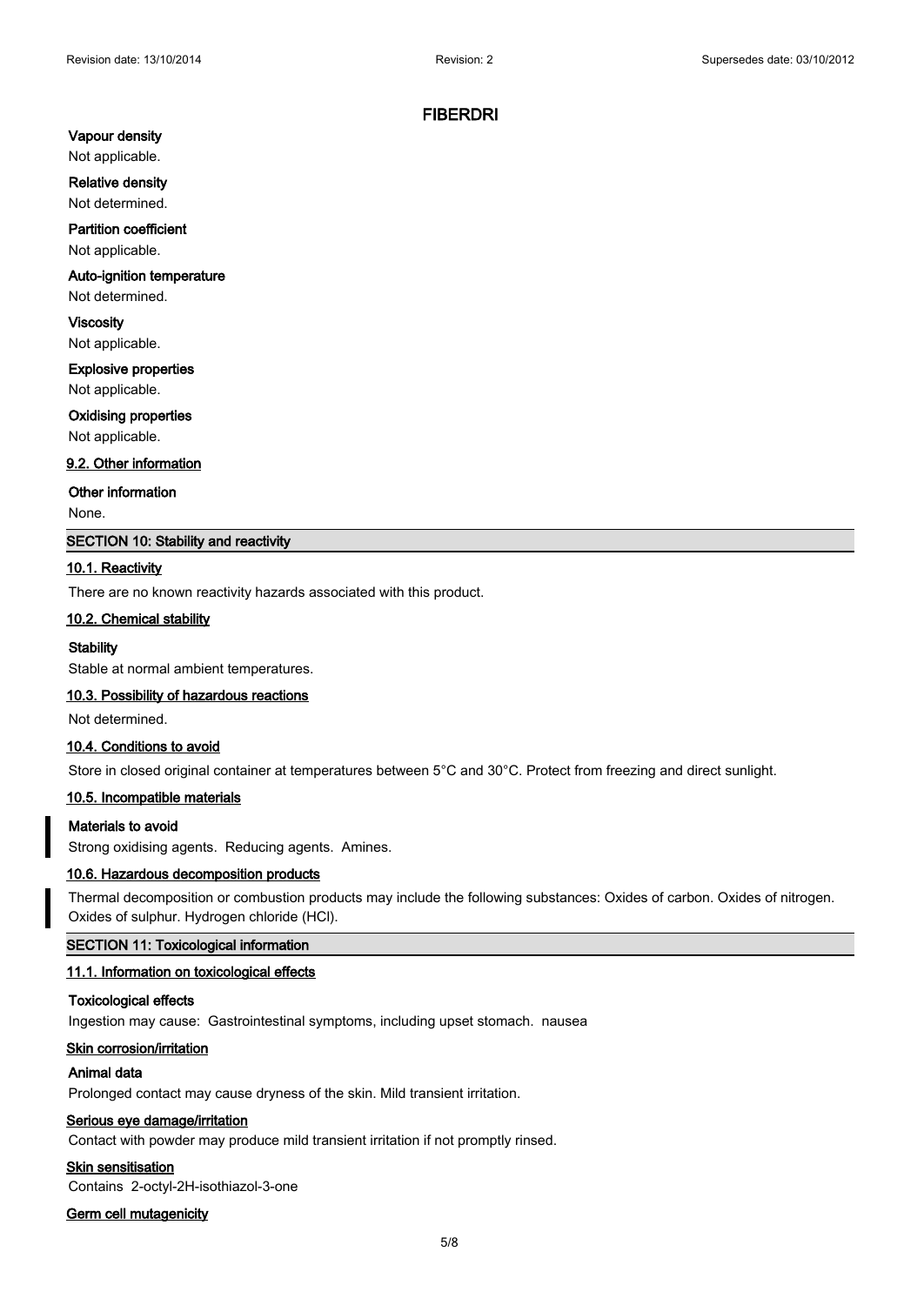# **Genotoxicity - in vitro**

No effects expected based upon current data.

# **Carcinogenicity**

No effects expected based upon current data.

# **Reproductive toxicity**

# **Reproductive toxicity - fertility**

No effects expected based upon current data.

# **Toxicological information on ingredients.**

# **2-OCTYL-2H-ISOTHIAZOL-3-ONE**

### **Acute toxicity - oral**

**Acute toxicity oral (LD50 mg/kg)**

550.0

**Species**

Rat

**ATE oral (mg/kg)** 550.0

### **Acute toxicity - dermal**

**Acute toxicity dermal (LD50 mg/kg)**

690.0

**Species** Rabbit

# **ATE dermal (mg/kg)** 690.0

# **Acute toxicity - inhalation**

**Acute toxicity inhalation (LC50 gases ppmV)**

0.27

**Species**

Rat

# **Acute toxicity inhalation (LC50 vapours mg/l)**

0.27

# **Species**

Rat

0.27

**Acute toxicity inhalation (LC50 dust/mist mg/l)**

# **Species**

Rat

**ATE inhalation (gases ppm)**

0.27

# **ATE inhalation (vapours mg/l)**

0.27

**ATE inhalation (dusts/mists mg/l)**

0.27

# **SECTION 12: Ecological Information**

# **12.1. Toxicity**

The product is not expected to be hazardous to the environment.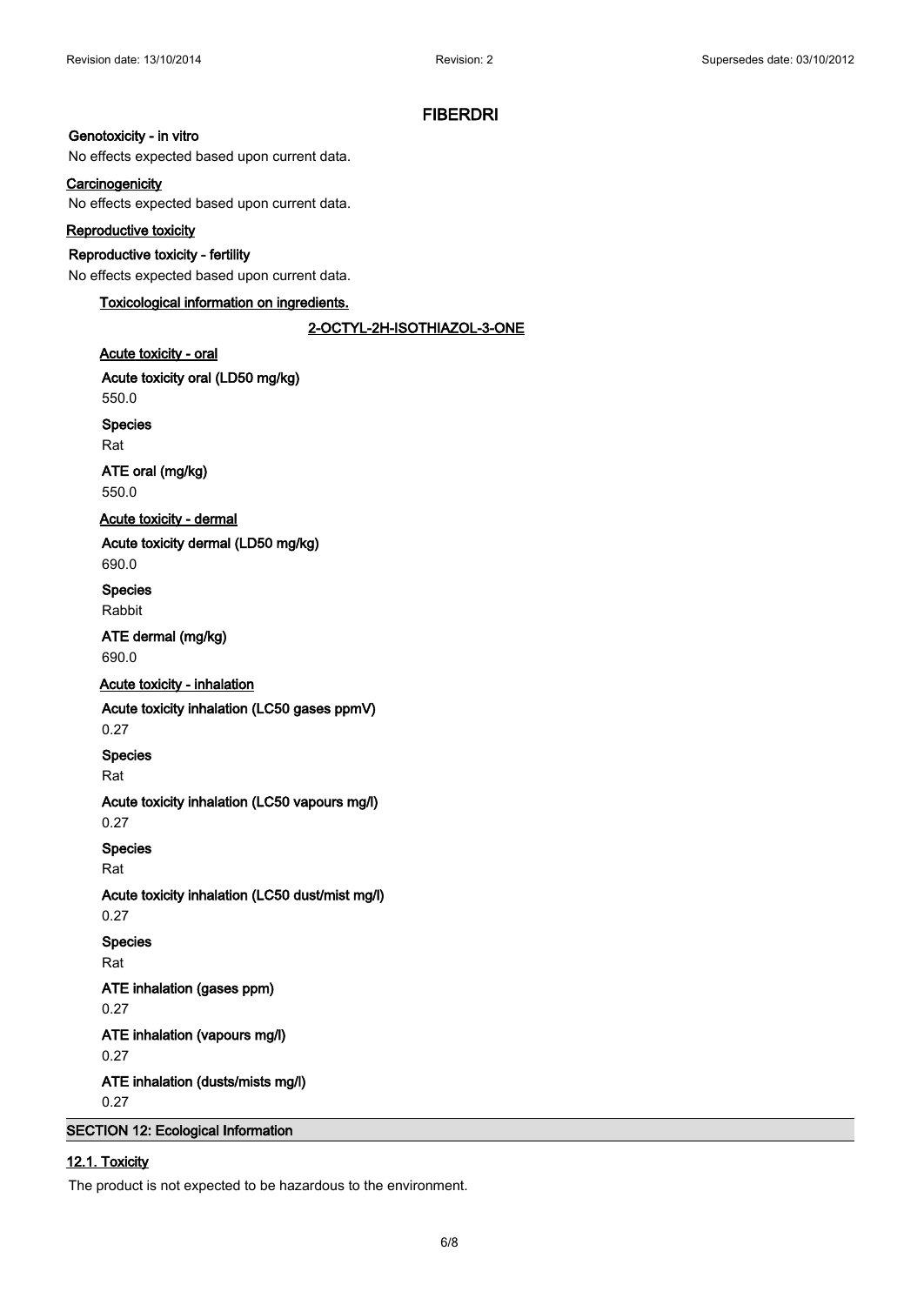# **Ecological information on ingredients.**

# **2-OCTYL-2H-ISOTHIAZOL-3-ONE**

# **Acute aquatic toxicity**

# **LE(C)₅₀**

 $0.01 < L(E)C50 \le 0.1$ 

# **M factor (Acute)**

10

# **Acute toxicity - fish**

LC<sub>50</sub>, 96 hours: 0.196 mg/l, Lepomis macrochirus (Bluegill) LC<sub>50</sub>, 96 hours: 0.047 mg/l, Onchorhynchus mykiss (Rainbow trout)

# **Acute toxicity - aquatic invertebrates**

EC<sub>50</sub>, 48 hours: 0.18 mg/l, Daphnia magna

# **Acute toxicity - aquatic plants**

EC₅₀, : 0.031 mg/l, Algae

# **Chronic aquatic toxicity**

**M factor (Chronic)**

1

# **12.2. Persistence and degradability**

# **Persistence and degradability**

The product is expected to be biodegradable.

# **12.3. Bioaccumulative potential**

The product does not contain any substances expected to be bioaccumulating.

# **Partition coefficient**

Not applicable.

# **12.4. Mobility in soil**

**Mobility** Not applicable.

# **12.5. Results of PBT and vPvB assessment**

This product does not contain any substances classified as PBT or vPvB.

# **12.6. Other adverse effects**

None known.

# **SECTION 13: Disposal considerations**

# **13.1. Waste treatment methods**

# **Disposal methods**

Dispose of waste to licensed waste disposal site in accordance with the requirements of the local Waste Disposal Authority. Empty containers should be rinsed with water then crushed and disposed of at legal waste disposal site.

# **SECTION 14: Transport information**

# **14.1. UN number**

Not classified for transportation.

# **14.2. UN proper shipping name**

# **14.3. Transport hazard class(es)**

None.

# **ADR/RID class**